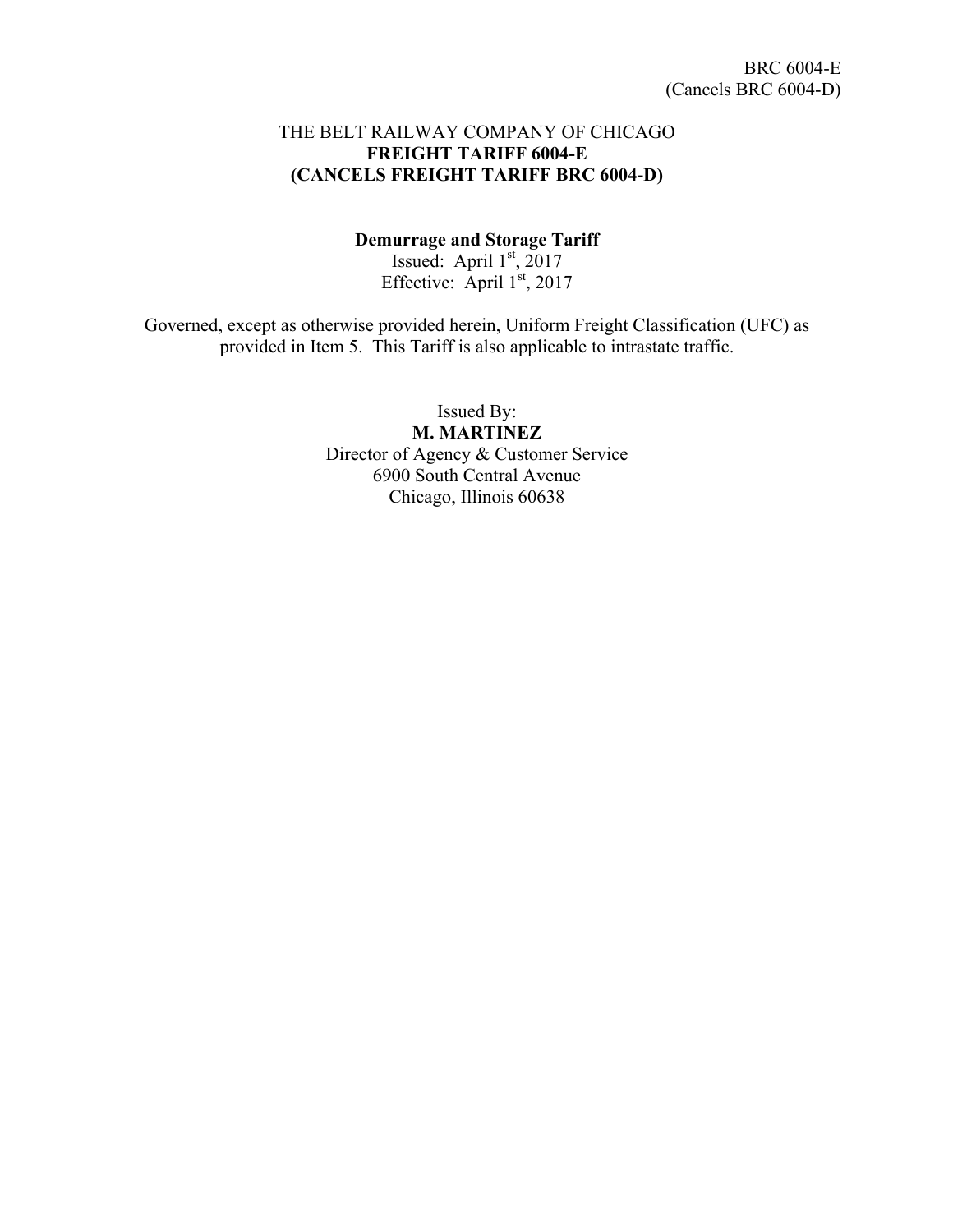| General Rules and Regulations |  |  |  |  |
|-------------------------------|--|--|--|--|
|-------------------------------|--|--|--|--|

| <b>ITEM</b> | <b>SUBJECT</b>                | <b>APPLICATION</b>                                                                     |
|-------------|-------------------------------|----------------------------------------------------------------------------------------|
| 5           | Description of Governing      | This tariff is governed, except as otherwise                                           |
|             | Classification                | provided herein, by Uniform Freight                                                    |
|             |                               | Classification UFC 6000 series, issued by the                                          |
|             |                               | National Railroad Freight Committee, Agent,                                            |
|             |                               | supplements thereto or reissues thereof.                                               |
| 10          | Application of Increases      | Rates and charges in this tariff are subject to                                        |
|             |                               | increase upon thirty (30) days notice.                                                 |
| 20          | Reference to Tariffs, Items,  | Where reference is made in this tariff to tariffs,                                     |
|             | Notes and Rules               | items, notes or rules, such references are                                             |
|             |                               | continuous and include supplements to and                                              |
|             |                               | successive issues of such tariffs and reissues of                                      |
|             |                               | items, notes or rules                                                                  |
| 30          | <b>Consecutive Numbers</b>    | Where consecutive numbers are represented in                                           |
|             |                               | this tariff by the first and last numbers connected                                    |
|             |                               | by the word "to" or a hyphen, they will be                                             |
|             |                               | understood to include both the numbers shown.                                          |
| 50          | National Service Order Tariff | This tariff is subject to the provisions of the                                        |
|             |                               | various Surface Transportation Board Service                                           |
|             |                               | Orders and General Permits as shown in National                                        |
|             |                               | Service Order Tariff STB NSO 6100 series.                                              |
| 60          | Payment and Credit Terms      | All charges under this tariff must be prepaid,                                         |
|             |                               | unless a satisfactory line of credit is established                                    |
|             |                               | with BRC. Charges for services rendered under                                          |
|             |                               | terms of this tariff will accrue against the industry                                  |
|             |                               | located on the BRC, unless other arrangements                                          |
|             |                               | have been made with BRC prior to performance                                           |
|             |                               | of service.                                                                            |
|             |                               |                                                                                        |
|             |                               | All payments for amounts due must be mailed or                                         |
|             |                               | electronically transferred with in fifteen (15) days                                   |
|             |                               | from the date the invoice is received.<br>An additional credit will be allowed for the |
| 100         | Holidays                      | following Holidays when a specific car has not                                         |
|             |                               | had a chargeable day prior to said Holiday. If,                                        |
|             |                               | however, the car has already been charged for a                                        |
|             |                               | day, all Holidays will also be chargeable.                                             |
|             |                               |                                                                                        |
|             |                               | The following BRC Holidays will apply for                                              |
|             |                               | additional free time: New Years Day, Presidents                                        |
|             |                               | Day, Good Friday, Memorial Day, Independence                                           |
|             |                               | Day, Labor Day, Thanksgiving Day, Christmas                                            |
|             |                               | Eve, and Christmas Day.                                                                |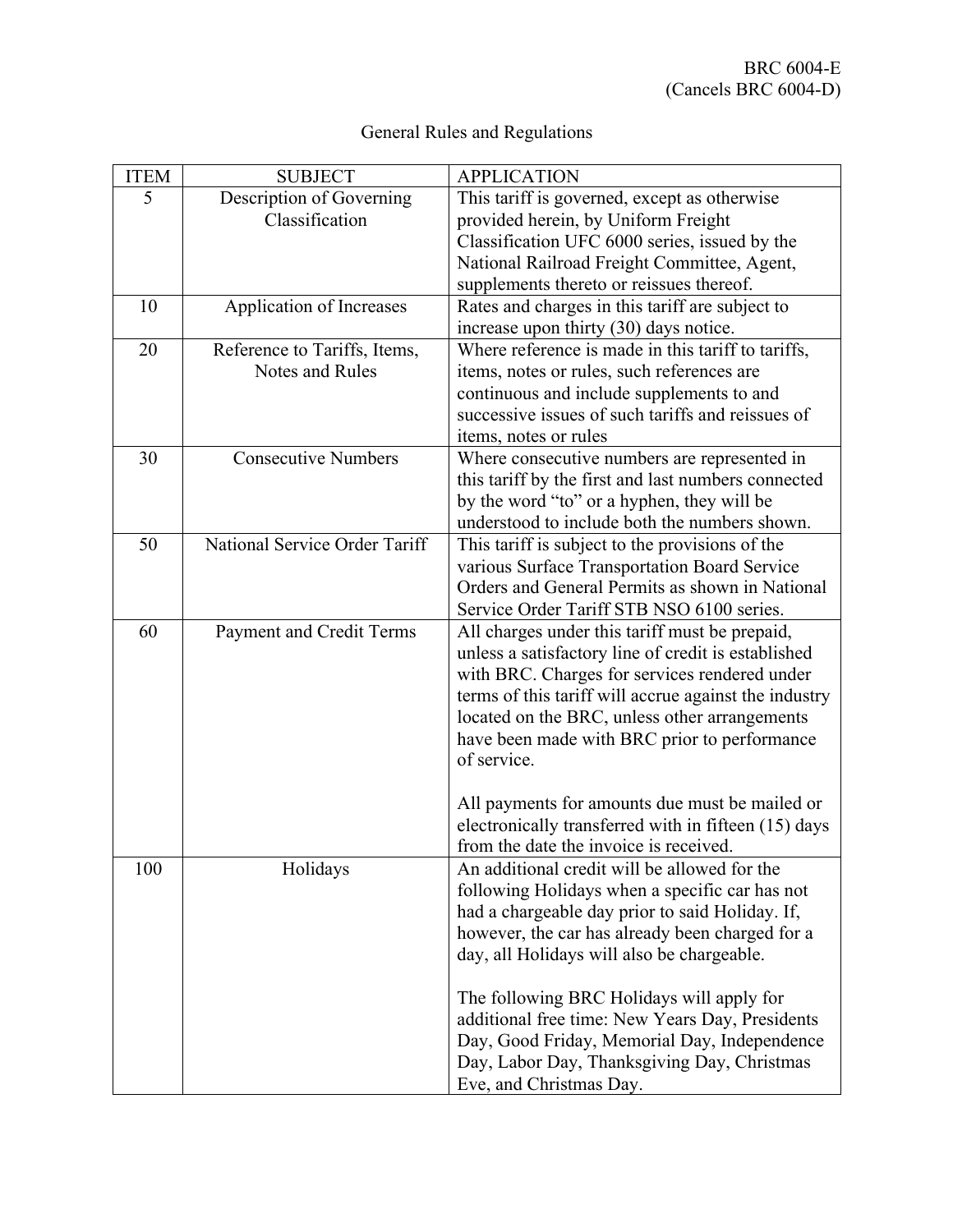# **Section 1 Demurrage**

| <b>ITEM</b> | <b>APPLICATION</b>                                                                                                                                                                                                                                                                                                                                                                                                                                                                       |
|-------------|------------------------------------------------------------------------------------------------------------------------------------------------------------------------------------------------------------------------------------------------------------------------------------------------------------------------------------------------------------------------------------------------------------------------------------------------------------------------------------------|
| 300         | <b>Definition of Terms</b>                                                                                                                                                                                                                                                                                                                                                                                                                                                               |
|             | Actual Placement – When a car is placed in an accessible position for loading or<br>unloading, or at a point designated by the consignor or consignee.                                                                                                                                                                                                                                                                                                                                   |
|             | <b>Consignee</b> $-$ The party to whom a shipment is consigned or the party entitled to<br>receive the shipment.                                                                                                                                                                                                                                                                                                                                                                         |
|             | <b>Consignor</b> – The party in whose name cars are ordered or the party who furnished<br>forwarding directions.                                                                                                                                                                                                                                                                                                                                                                         |
|             | <b>Constructive Placement</b> – When a car cannot be actually placed because of any<br>condition attributable to the consignor or consignee, including order notify and in-<br>bond shipments, such car will be held on BRC tracks awaiting disposition instructions.<br>Such cars, which have been placed by BRC on private or other than public delivery<br>tracks, including lead tracks serving the consignor or consignee will be considered to<br>have been constructively placed. |
|             | Credit – Non-chargeable demurrage day. Credits can only be earned on those cars<br>released.                                                                                                                                                                                                                                                                                                                                                                                             |
|             | <b>Demurrage Day</b> – A twenty-four (24) hour period, or part thereof, commencing $0001$<br>hours after tender (calendar day), except that demurrage cannot commence on a<br>Saturday, Sunday or a railroad holiday, as defined in Item 100. Demurrage will begin<br>at 0001 the next day that is not a Saturday, Sunday or a railroad holiday.                                                                                                                                         |
|             | <b>Disposition</b> – That information, including forwarding instructions or empty release,<br>which allows the railroad to either tender or release the car from the consignor's or<br>consignee's account.                                                                                                                                                                                                                                                                              |
|             | Empty Release Information - Advice by consignor or consignee faxed or transferred<br>electronically to authorized personnel of BRC that car is unloaded and available to<br>BRC. Information given must include identity of consignee, party furnishing data, car<br>initial and number and all required commodity information in the case of hazardous<br>commodities. Date and Time stamp from fax or electronic transmission will be used in<br>demurrage calculations.               |
|             | <b>Forwarding Instructions</b> $- A$ bill of lading or other suitable order given to the BRC<br>at the point of loading, containing all of the necessary information to transport the<br>shipment to the final destination.                                                                                                                                                                                                                                                              |
|             | <b>Lease Track</b> – Any trackage assigned to a user through written agreement. Lease<br>track will be treated the same as private track under this tariff.                                                                                                                                                                                                                                                                                                                              |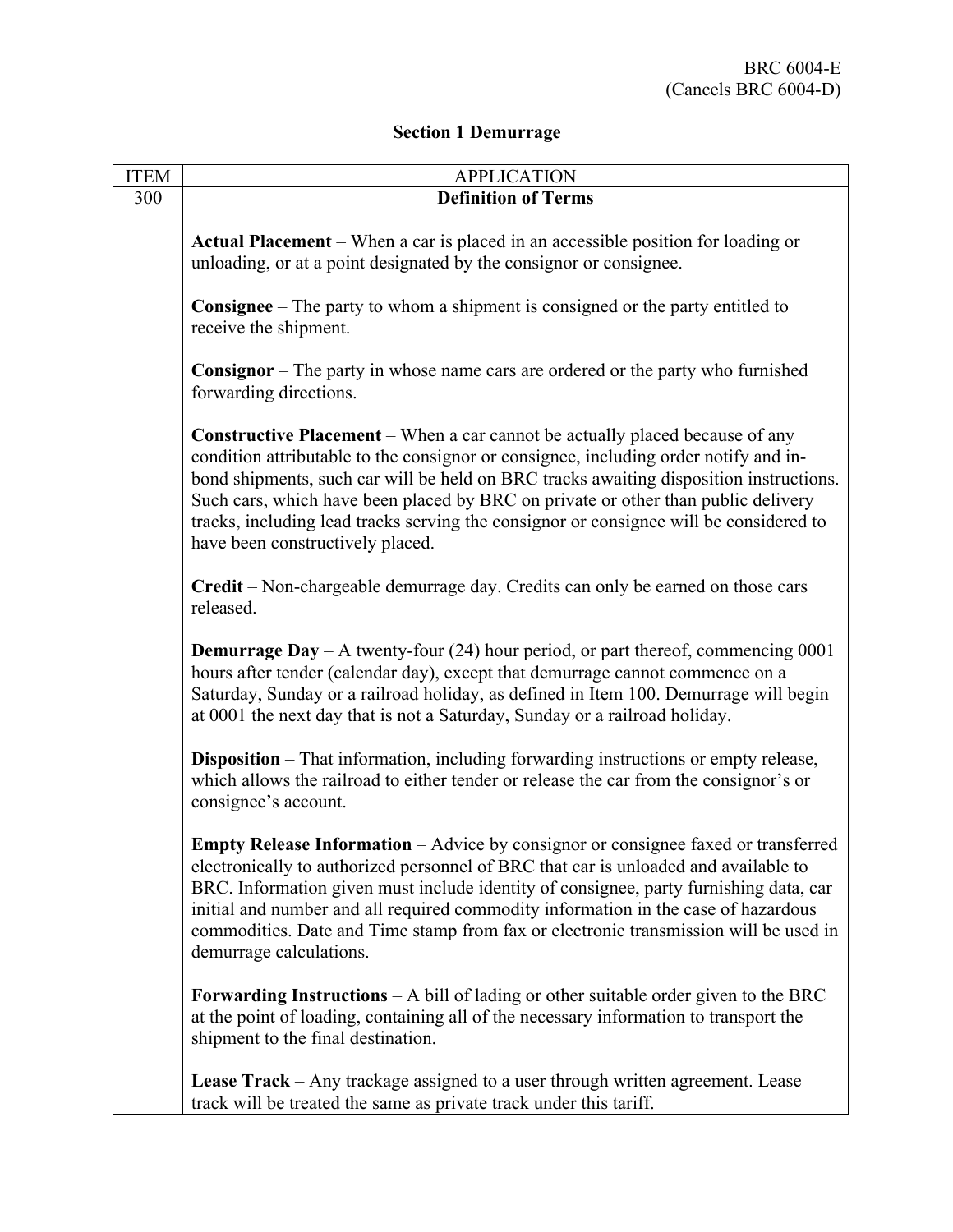**Loading** – The complete or partial loading of a car or cars in conformity with loading and clearance rules and the furnishing of forwarding instructions.

**Notification** – When required, notification will be furnished verbally or in writing to all parties entitled to receive notification that the car(s) are available for loading, unloading or otherwise impacted by demurrage or storage provisions.

**Other Than Public Delivery Track** – Any trackage assigned for individual use, including privately owned or leased tracks.

**Partial Unloading** – The partial unloading of a car(s), subject to inspection by railroad, and furnishing of the proper forwarding or handling instructions

**Private Cars** – A car bearing other than railroad reporting marks and which is not a railroad-controlled car.

**Private Track** – Tracks not owned or leased by the railroad

**Public Delivery Track** – Any accessible track designated by the railroad as open to the general public for loading and unloading.

**Railroad Controlled Car** – A car bearing railroad reporting marks and which is controlled or leased by the railroad.

**Re-consignment** – An order from the consignor to bill a car to other than the original consignee. For more information see BRC 9128 S Series.

**Reloading** – When a car(s) is held for loading after being released as an empty.

**Shipper Assigned Car** – Specific empty car assigned to a particular shipper for their exclusive use.

**Stopped In Transit** – When a car(s) is held en route due to any condition attributable to the consignor, or consignee, or owner.

**Tender** - When BRC gives notification that a car is available for unloading or loading by either actual or constructive placement to consignor or consignee.

**Time** – Central Time is applicable for all locations on the BRC. Time is expressed on the basis of a the 24 hour clock (Example: 12:01 AM is expressed as 0001 hours)

**Unloading** – The complete unloading of a car(s) and the empty release information from the consignee that the car(s) are empty and available to the railroad.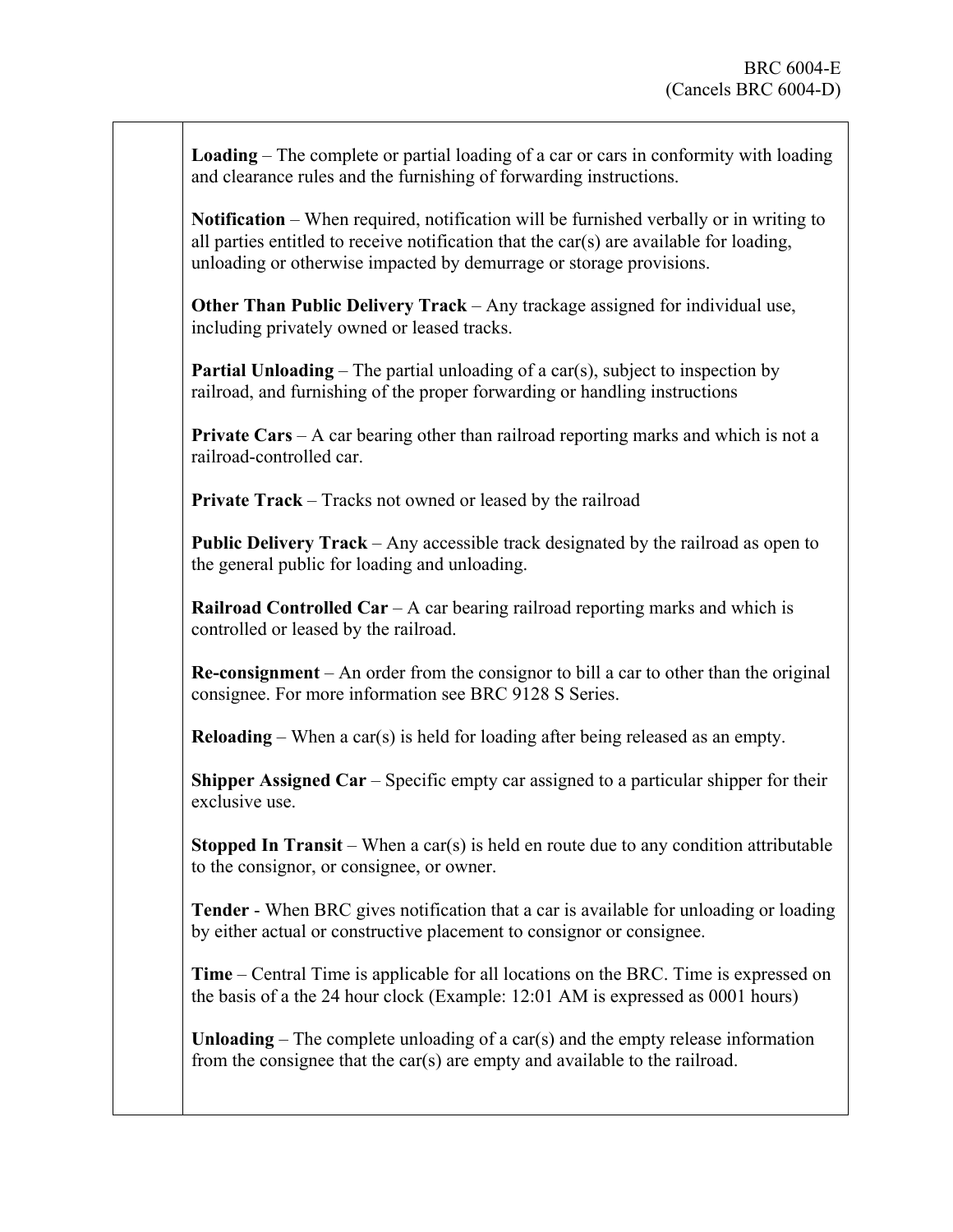| 310 | <b>Exceptions to Demurrage Charges</b>                                                                                                                                                                                                                                                                                                                                                                                                                                                                                                                                                                                                                                                                                                                                                                                                                   |
|-----|----------------------------------------------------------------------------------------------------------------------------------------------------------------------------------------------------------------------------------------------------------------------------------------------------------------------------------------------------------------------------------------------------------------------------------------------------------------------------------------------------------------------------------------------------------------------------------------------------------------------------------------------------------------------------------------------------------------------------------------------------------------------------------------------------------------------------------------------------------|
|     | All Railroad and Privately owned cars held for or by consignors or consignees are<br>subject to demurrage rules and charges contained in this section, EXCEPT the<br>following:                                                                                                                                                                                                                                                                                                                                                                                                                                                                                                                                                                                                                                                                          |
|     | 1. Cars for loading or unloading of BRC company material while held on BRC<br>tracks or private sidings connecting therewith.<br>2. Cars of refused or unclaimed freight to be sold by BRC for the time held<br>beyond legal requirements.<br>3. Cars of railroad ownership, leased for storage of commodities, while held on<br>lessee's tracks.<br>4. Loaded or empty private cars held on private or leased storage tracks.<br>5. Cars specially equipped for handling welded railroad rail held for loading such<br>rail.<br>6. Empty cars ordered and rejected as unsuitable for loading within forty eight<br>(48) hours of actual placement.<br>7. Cars covered by storage or hold charges as described in Section 2 of this tariff.<br>8. Cars assigned to shippers returned empty to point of assignment, to the extent<br>storage rules apply. |
|     | 9. Cars for which other arrangements have been made through the railroad<br>General Managers' Office.                                                                                                                                                                                                                                                                                                                                                                                                                                                                                                                                                                                                                                                                                                                                                    |
| 400 | <b>Notification to Consignor or Consignee</b>                                                                                                                                                                                                                                                                                                                                                                                                                                                                                                                                                                                                                                                                                                                                                                                                            |
|     | The following notifications will be furnished as indicated:<br>Cars for Private Tracks:                                                                                                                                                                                                                                                                                                                                                                                                                                                                                                                                                                                                                                                                                                                                                                  |
|     | 1. Notice of constructive placement if cars are held on BRC tracks due to reasons<br>attributable to the consignor or consignee.<br>2. Delivery of car upon private tracks will constitute notice.<br>3. When two or more parties, each performing their own switching, take delivery<br>of cars from the same track, notice will be given when cars are placed on the<br>that track.                                                                                                                                                                                                                                                                                                                                                                                                                                                                    |
|     | Cars for Public Delivery Track:                                                                                                                                                                                                                                                                                                                                                                                                                                                                                                                                                                                                                                                                                                                                                                                                                          |
|     | Notice will be given to the party entitled to receive notification when car is actually<br>placed.                                                                                                                                                                                                                                                                                                                                                                                                                                                                                                                                                                                                                                                                                                                                                       |
|     | Cars Stopped in Transit:                                                                                                                                                                                                                                                                                                                                                                                                                                                                                                                                                                                                                                                                                                                                                                                                                                 |
|     | Notice will be given to consignor, consignee, or owner responsible for the car being<br>stopped upon arrival of the car at the point of stoppage. For more information see<br>BRC 9128 S Series.                                                                                                                                                                                                                                                                                                                                                                                                                                                                                                                                                                                                                                                         |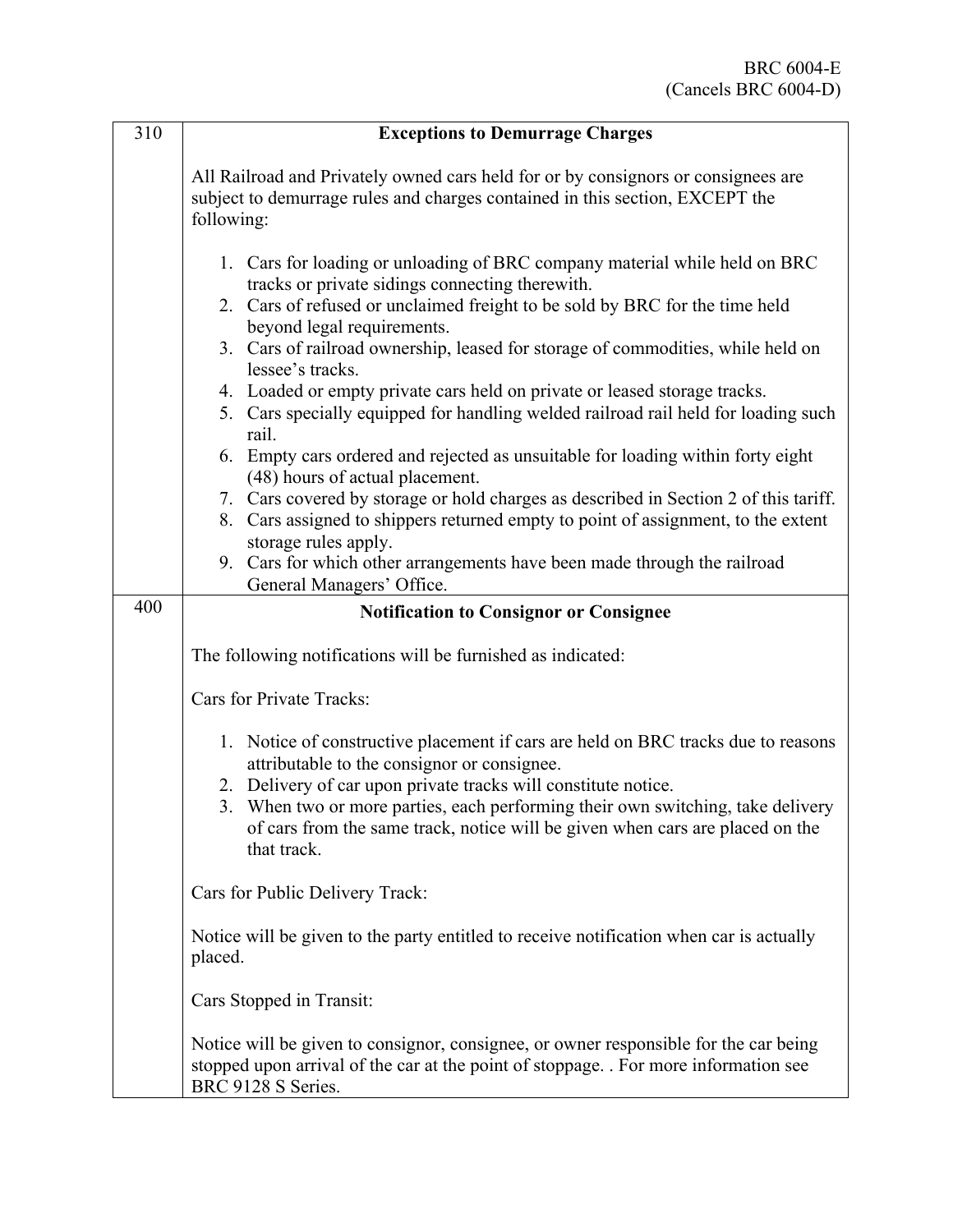|     | Refused Loaded Car:                                                                                                                                                                                                                                                                                                                                                                                                                                                                                                                                                                                                                                                                                                                   |
|-----|---------------------------------------------------------------------------------------------------------------------------------------------------------------------------------------------------------------------------------------------------------------------------------------------------------------------------------------------------------------------------------------------------------------------------------------------------------------------------------------------------------------------------------------------------------------------------------------------------------------------------------------------------------------------------------------------------------------------------------------|
|     | When a loaded car is refused at destination, BRC will give notice of such refusal to<br>the consignor or owner.                                                                                                                                                                                                                                                                                                                                                                                                                                                                                                                                                                                                                       |
|     | Notification:                                                                                                                                                                                                                                                                                                                                                                                                                                                                                                                                                                                                                                                                                                                         |
|     | Notification may be given in writing or electronically, and will contain the following:                                                                                                                                                                                                                                                                                                                                                                                                                                                                                                                                                                                                                                               |
|     | Car initials and number, if lading transferred en route, the initials and number of the<br>original car, commodity, time and date.                                                                                                                                                                                                                                                                                                                                                                                                                                                                                                                                                                                                    |
| 450 | <b>CARS HELD FOR LOADING</b>                                                                                                                                                                                                                                                                                                                                                                                                                                                                                                                                                                                                                                                                                                          |
|     | <b>CARS HELD FOR UNLOADING</b>                                                                                                                                                                                                                                                                                                                                                                                                                                                                                                                                                                                                                                                                                                        |
|     | Loading is the complete loading of a car in conformity with BRC loading and<br>clearance rules, and the furnishing of Forwarding Instructions. Unloading is the<br>complete unloading of a car, including removal of dunnage, closure of doors, and<br>notification to BRC car is empty and available for pull.                                                                                                                                                                                                                                                                                                                                                                                                                       |
|     | TENDER:                                                                                                                                                                                                                                                                                                                                                                                                                                                                                                                                                                                                                                                                                                                               |
|     | The notification, constructive or actual placement of an empty car (s) placed on orders<br>of the consignor, or a loaded car(s) placed on order of the consignee.                                                                                                                                                                                                                                                                                                                                                                                                                                                                                                                                                                     |
|     | <b>RELEASE:</b>                                                                                                                                                                                                                                                                                                                                                                                                                                                                                                                                                                                                                                                                                                                       |
|     | 1. Date and Time Forwarding or availability for Pull are received by BRC<br>2. Cars placed on tracks of a consignor or consignee doing its own switching<br>must be returned to the interchange tracks to be considered released.<br>3. Cars found improperly loaded or overloaded at origin will not be considered<br>released until load has been adjusted properly.<br>4. Cars held for official grading or inspection at origin will not be considered<br>released until such time as grading and inspection is complete.<br>5. When the same car is unloaded and then reloaded, empty release information<br>must be furnished. If not furnished, demurrage will run continuously until<br>forwarding instructions are complete. |
|     | NOTIFICATION TO BRC:                                                                                                                                                                                                                                                                                                                                                                                                                                                                                                                                                                                                                                                                                                                  |
|     | 1. BRC must be given complete Forwarding or release information by fax or<br>electronically before a car will be considered to be released. Notification must<br>include car initial and number, date, time, company name and person<br>providing notification.                                                                                                                                                                                                                                                                                                                                                                                                                                                                       |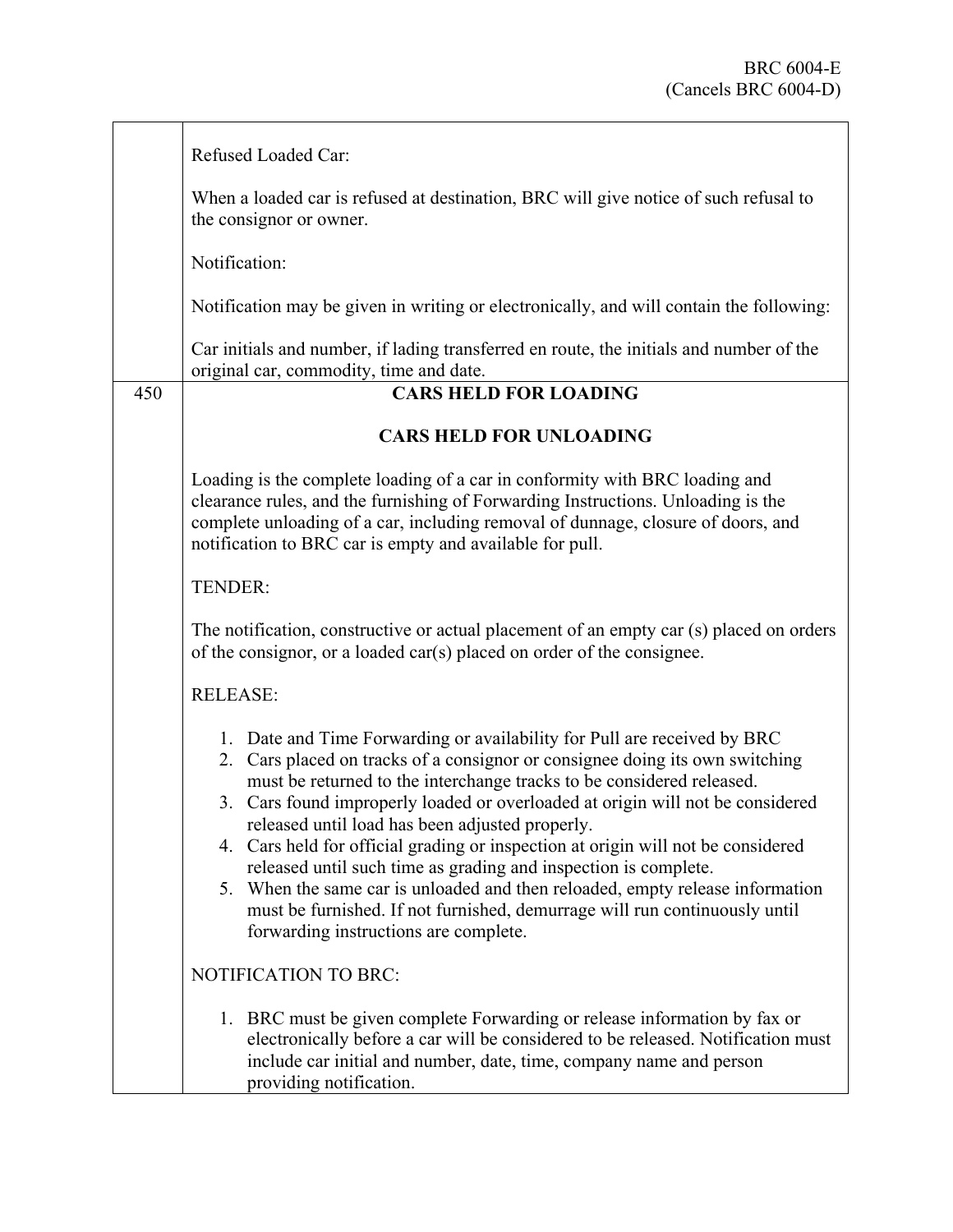|     | 2. When Forwarding or release information are sent via fax or electronically,<br>recorded date and time that instructions are received will govern.<br>3. If, after receipt of Notification or release information, BRC determines after<br>arriving at industry's facility that car can not be moved, BRC will assess a<br>charge of \$250.00 and demurrage charges will continue until actual release.                                                                                                                                                                                                                                                                                                                                                                                                                                                                                                                                                                                                                                                                                                                                                                                                                                                                                                                                                                                                                                                   |
|-----|------------------------------------------------------------------------------------------------------------------------------------------------------------------------------------------------------------------------------------------------------------------------------------------------------------------------------------------------------------------------------------------------------------------------------------------------------------------------------------------------------------------------------------------------------------------------------------------------------------------------------------------------------------------------------------------------------------------------------------------------------------------------------------------------------------------------------------------------------------------------------------------------------------------------------------------------------------------------------------------------------------------------------------------------------------------------------------------------------------------------------------------------------------------------------------------------------------------------------------------------------------------------------------------------------------------------------------------------------------------------------------------------------------------------------------------------------------|
|     | <b>COMPUTATION:</b>                                                                                                                                                                                                                                                                                                                                                                                                                                                                                                                                                                                                                                                                                                                                                                                                                                                                                                                                                                                                                                                                                                                                                                                                                                                                                                                                                                                                                                        |
|     | 1. Time will be computed from the first 0001 after Tender, until release.<br>2. On cars for reloading, Demurrage time for UNLOADING cycle will terminate<br>and demurrage time for the (RE) LOADING cycle will be computed from the<br>first 0001 hours after notification received by BRC that the car is empty.<br>Demurrage time for LOADING will continue until the car is released to the<br>BRC loaded. Car will NOT be considered released until complete Forwarding<br>Instructions are received by BRC and all car doors and hatches closed for<br>movement.                                                                                                                                                                                                                                                                                                                                                                                                                                                                                                                                                                                                                                                                                                                                                                                                                                                                                      |
|     | <b>CREDITS:</b>                                                                                                                                                                                                                                                                                                                                                                                                                                                                                                                                                                                                                                                                                                                                                                                                                                                                                                                                                                                                                                                                                                                                                                                                                                                                                                                                                                                                                                            |
|     | One (1) credit will be earned for cars released loaded or empty within the first Free<br>Day.                                                                                                                                                                                                                                                                                                                                                                                                                                                                                                                                                                                                                                                                                                                                                                                                                                                                                                                                                                                                                                                                                                                                                                                                                                                                                                                                                              |
| 500 | <b>Demurrage Plan and Prices</b>                                                                                                                                                                                                                                                                                                                                                                                                                                                                                                                                                                                                                                                                                                                                                                                                                                                                                                                                                                                                                                                                                                                                                                                                                                                                                                                                                                                                                           |
|     | 1. Demurrage is assessed after the expiration of the second 24 hour period<br>following the first 0001 hours after tender; the following charges per car per<br>day will be made until the car is released.<br>a. \$45.00 for each of the first four chargeable days<br>b. \$91.00 for each of the subsequent days<br>2. Settlement of charges will be made on a monthly basis on all cars released<br>during each calendar month.<br>3. Unless otherwise advised, in writing, that another party is willing to accept<br>responsibility for demurrage, consignor at origin or consignee at destination<br>will be responsible for the payment of demurrage charges.<br>4. One (1) Credit will be allowed for each car released from loading.<br>Saturdays, Sundays and BRC holidays listed in Item 100 are free time except<br>5.<br>when following a chargeable demurrage day.<br>6. Excess credits earned in one calendar month may not be used to offset<br>demurrage days in another calendar month.<br>7. Credits earned and demurrage days accrued by industries having facilities at<br>separate stations cannot be combined.<br>8. Credits earned for complete loading may only be used to offset demurrage<br>days accrued for complete loading and credits earned for complete unloading<br>may only be used to offset demurrage days accrued for complete unloading.<br>9. If total credits exceed total demurrage days no charges will apply. |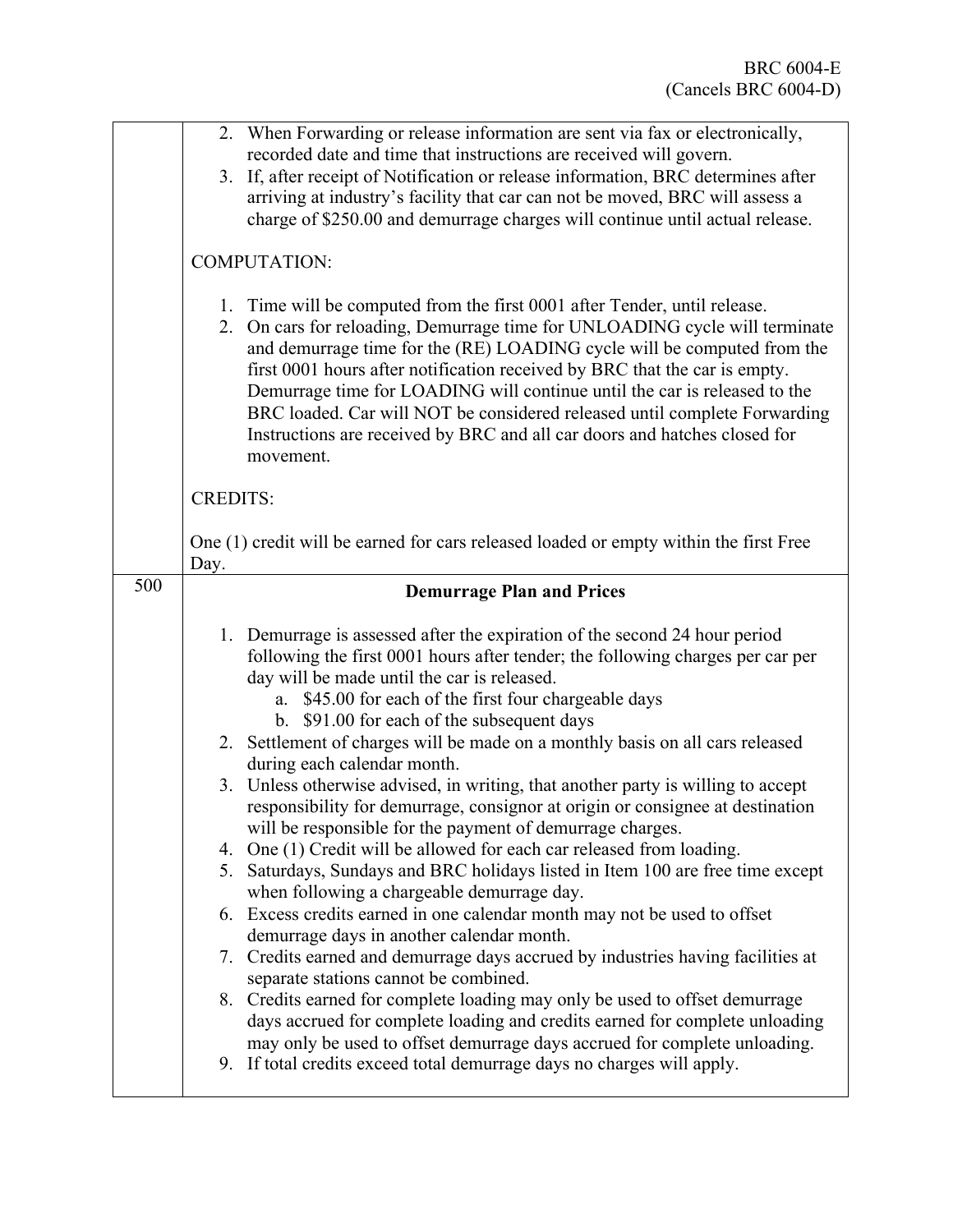# **Section 2 Storage**

| 700 | <b>Storage</b>                                                               |
|-----|------------------------------------------------------------------------------|
|     | The BRC will store cars when advance arrangements have been made through the |
|     | General Managers of Transportation office.                                   |

### **Section 3 – Explanation of Abbreviations and Reference Marks**

| 3000 | AAR - Association of American Railroads                                                     |
|------|---------------------------------------------------------------------------------------------|
|      | BRC – Belt Railway of Chicago                                                               |
|      | BNSF – Burlington Northern Santa Fe Corporation                                             |
|      | CFR – Code of Federal Regulation                                                            |
|      | CIND - Central Railroad of Indiana                                                          |
|      | CN - Canadian National                                                                      |
|      | CP - Canadian Pacific Rail System                                                           |
|      | CRL - Chicago Rail Link                                                                     |
|      | CSS – Chicago South Shore & South Bend Railroad                                             |
|      | CSXT - CSX Transportation                                                                   |
|      | GRW - Gary Rail Works                                                                       |
|      | $IL - Illinois$                                                                             |
|      | $IN$ – Indiana                                                                              |
|      | IHB - Indiana Harbor Belt Railroad Company                                                  |
|      | MJ - Manufacturers' Junction Railway Company                                                |
|      | NS - Norfolk Southern Corporation                                                           |
|      | NSO - National Service Order, Western Trunk Line Committee, Agent                           |
|      | OPSL – Official List of Open and Prepay Stations, Station List Publishing Company,<br>Agent |